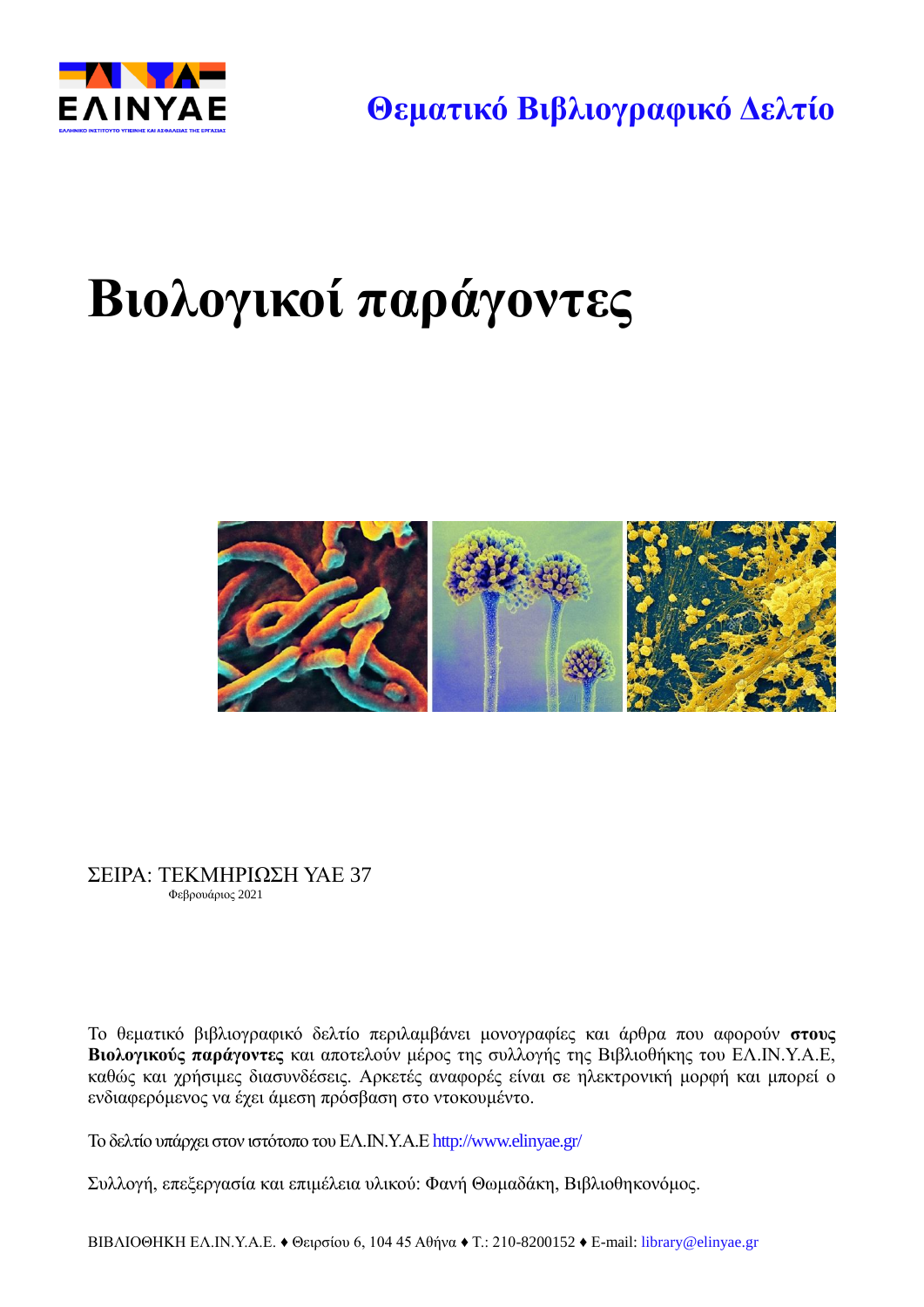

### **Π ε ρ ι ε χ ό μ ε ν α**

1. Βιβλιογραφία..................................................................................................................................................2-7 2. Χρήσιμες διασυνδέσεις..................................................................................................................................7-9

## **ΒΙΒΛΙΟΓΡΑΦΙΑ**

**-------------------------------------------**

**The approved list of biological agents**/ Health and Safety Executive (HSE), Advisory Committee on Dangerous Pathogens, 2016, 35 p. <https://www.hse.gov.uk/pubns/misc208.pdf> (Πρόσβαση, 10/02/2021)

**Bioaerosol exposure assessment in the workplace: the past, present and recent advances/** W. Eduard, …[et.al], Journal of Environmental Monitoring, 2012, 14(2), 334-339 <https://www.ncbi.nlm.nih.gov/pmc/articles/PMC4687010/pdf/nihms744463.pdf> (Πρόσβαση, 13/02/2021)

**Bioaerosol exposure from composting facilities and health outcomes in workers and in the community: A systematic review update**/ S. Robertson, …[et.al.], International Journal of Hygiene and Environmental Health, 2019, 222(3), 364-386

**Biological agents/** I. Basinas, OSHWIKI, 2020 [https://oshwiki.eu/wiki/Biological\\_agents](https://oshwiki.eu/wiki/Biological_agents) (Πρόσβαση, 09/02/2021)

**Biological agents and prevention of work-related diseases: a review**/ European Agency for Safety and Health at Work.- Luxembourg: Publications Office of the European Union, 2020.- 250 p. ISBN 978-92- 9479-361-4 [https://osha.europa.eu/en/publications/review-specific-work-related-diseases-due-biological](https://osha.europa.eu/en/publications/review-specific-work-related-diseases-due-biological-agents/view)[agents/view](https://osha.europa.eu/en/publications/review-specific-work-related-diseases-due-biological-agents/view) (Πρόσβαση, 09/02/2021)

**Biological agents and work-related diseases: results of a literature review, expert survey and analysis of monitoring systems/** European Agency for Safety and Health at Work.- Luxembourg: Publications Office of the European Union, 2019.- 394 p.

[https://osha.europa.eu/en/publications/biological-agents-and-work-related-diseases-results-literature-review](https://osha.europa.eu/en/publications/biological-agents-and-work-related-diseases-results-literature-review-expert-survey-and/view)[expert-survey-and/view](https://osha.europa.eu/en/publications/biological-agents-and-work-related-diseases-results-literature-review-expert-survey-and/view) (Πρόσβαση, 09/02/2021)

**Biological agents as occupational hazards – selected issues**/ J. Dutkiewicz, …[et.al.], Annals of Agricultural and Environmental Medicine, 2011, 18(2), 286-293

**Biological hazards: Core Body of Knowledge for the Generalist OHS Professional**/ HaSPA.- Tullamarine, Victoria, Australia: Safety Institute of Australia, 2012.- 30 p. [http://www.ohsbok.org.au/wp](http://www.ohsbok.org.au/wp-content/uploads/2013/12/18-Hazard-Biological.pdf?x71776)[content/uploads/2013/12/18-Hazard-Biological.pdf?x71776](http://www.ohsbok.org.au/wp-content/uploads/2013/12/18-Hazard-Biological.pdf?x71776) (Πρόσβαση, 12/02/2021)

**Biological hazards – prevention and personal protection: a practical guide specifically for frontline workers**/ Occupational Safety & Health Council.- Hong Kong, 2003.- 18 p. ISBN 962-968-180-3 [http://www.oshc.org.hk/oshc\\_data/files/HotTopic/CB959E.pdf](http://www.oshc.org.hk/oshc_data/files/HotTopic/CB959E.pdf) (Πρόσβαση, 10/02/2021)

**Biological hazards for healthcare workers: occupational exposure to vancomycinresistant staphylococcus aureus as an example of a new challenge/** E. Sacadura-Leite, …[et.al.], Portuguese Journal of Public Health, 2018, (36), 26-31<https://www.karger.com/Article/Pdf/487746>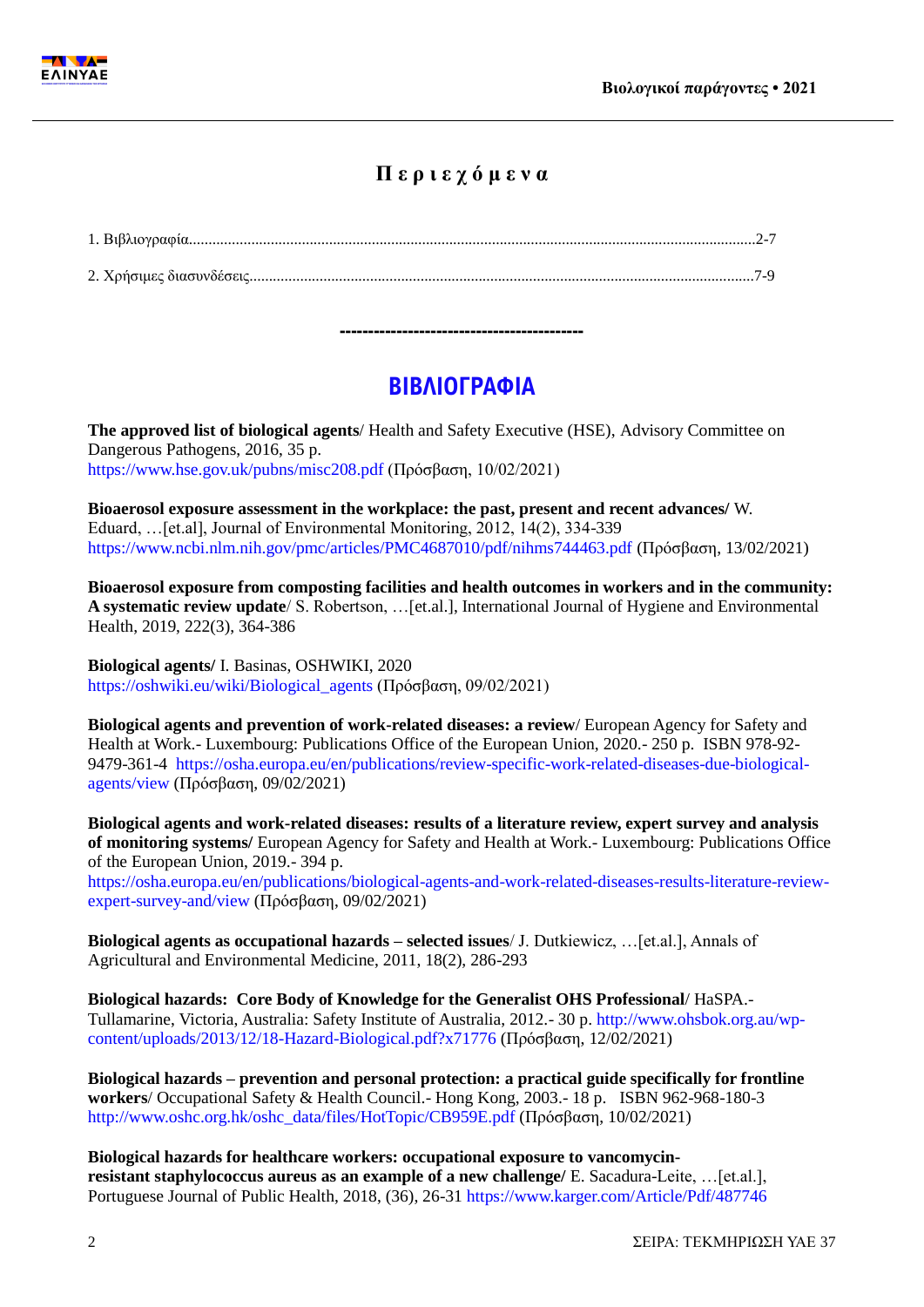

(Πρόσβαση, 13/02/2021)

**Biological risk and occupational health**/ C.R. N. Corrao, …[et.al.], Industrial Health, 2012, 50(4), 326-337 [https://www.jstage.jst.go.jp/article/indhealth/50/4/50\\_MS1324/\\_pdf/-char/en](https://www.jstage.jst.go.jp/article/indhealth/50/4/50_MS1324/_pdf/-char/en) (Πρόσβαση, 09/02/2021)

**Biological risks and laboratory-acquired infections: a reality that cannot be ignored in health biotechnology**/ A.C. Coelho, J.G. Diez, frontiers in Bioengineering and Biotechnology, April 2015 <https://www.frontiersin.org/articles/10.3389/fbioe.2015.00056/full> (Πρόσβαση, 14/02/2021)

**Biologically hazardous agents at work and efforts to protect workers' health: a review of recent reports/** K.-T. Rim, C.-H. Lim, Safety and Health at Work, 2014, 5(2), 43-52 [https://reader.elsevier.com/reader/sd/pii/S2093791114000249?token=4CAC30B33370834D5BC91B59EE57](https://reader.elsevier.com/reader/sd/pii/S2093791114000249?token=4CAC30B33370834D5BC91B59EE57E8E7888193AD05BDB6C5C4D1D474026EAA689E26F06BA90DD9F2580512D124C6F97D) [E8E7888193AD05BDB6C5C4D1D474026EAA689E26F06BA90DD9F2580512D124C6F97D](https://reader.elsevier.com/reader/sd/pii/S2093791114000249?token=4CAC30B33370834D5BC91B59EE57E8E7888193AD05BDB6C5C4D1D474026EAA689E26F06BA90DD9F2580512D124C6F97D) (Πρόσβαση, 09/02/2021)

**Biosafety in microbiological and biomedical laboratories**/ U.S Department of Health and Human Services, Centers for Disease Control and Prevention, National Institute of Health.- 5<sup>th</sup> ed.- Washington: U.S. Government Printing Office, c2007.- 409 p. (7110)

**Blood-borne viruses in the workplace: guidance for employers and employees**/ Health & Safety Executive (HSE).- UK: Crown, 2001.- 7 p. ISBN 978-0-7176-2062-3 <https://www.hse.gov.uk/pubns/indg342.pdf> (Πρόσβαση, 14/02/2021)

**Chemical and biological work-related risk across occupations in Europe: a review**/ D. Montano, Journal of Occupational Medicine and Toxicology, 2014, 9, 13 p. <https://www.ncbi.nlm.nih.gov/pmc/articles/PMC4113130/pdf/1745-6673-9-28.pdf> (Πρόσβαση, 09/02/2021)

**Comparison and analysis of biological agent category lists based on biosafety and biodefense**/ D. Tian, T. Zheng, PLoS One, 2014, 9(6), 6 p. <https://www.ncbi.nlm.nih.gov/pmc/articles/PMC4076228/pdf/pone.0101163.pdf> (Πρόσβαση, 10/02/2021)

**Directive 2000/54/EC of the European Parliament and of the Council of 18 September 2000 on the protection of workers from risks related to exposure to biological agents at work (seventh individual directive within the meaning of Article 16(1) of Directive 89/391/EEC)** <https://eur-lex.europa.eu/legal-content/EN/TXT/?uri=CELEX:32000L0054> (Πρόσβαση, 09/02/2021)

**Expert forecast on emerging biological risks related to occupational safety and health**/ European Agency for Occupational Safety and Health.- Luxembourg: Office for Official Publications of the European Communities, 2007.- 145 p. ISBN 92-9191-130-5 [https://osha.europa.eu/en/publications/report-expert](https://osha.europa.eu/en/publications/report-expert-forecast-emerging-biological-risks-related-occupational-safety-and-health)[forecast-emerging-biological-risks-related-occupational-safety-and-health](https://osha.europa.eu/en/publications/report-expert-forecast-emerging-biological-risks-related-occupational-safety-and-health) (Πρόσβαση, 13/02/2021)

**Exposure to airborne endotoxins among sewer workers: an exploratory study/** P. Duquenne, …[et.al.], Annals of Occupational Hygiene, 2014, 58(3), 283-293

**Exposure to biological agents and related health problems in animal-related occupations**/ European Agency for Safety and Health at Work, Discussion Paper, 2019, 28 p. [https://osha.europa.eu/en/publications/exposure-biological-agents-and-related-health-problems-animal](https://osha.europa.eu/en/publications/exposure-biological-agents-and-related-health-problems-animal-related-occupations/view)[related-occupations/view](https://osha.europa.eu/en/publications/exposure-biological-agents-and-related-health-problems-animal-related-occupations/view) (Πρόσβαση, 09/02/2021)

**HSE policy on the management of biological agents in the healthcare sector**/ Feidhmeannacht na Seirhise Slainte=Health Service Executive Policy [https://workwell.ie/wp](https://workwell.ie/wp-content/uploads/2018/03/hsepolicyonthemanagementofbiologicalagentsinthehealthcaresector.pdf)[content/uploads/2018/03/hsepolicyonthemanagementofbiologicalagentsinthehealthcaresector.pdf](https://workwell.ie/wp-content/uploads/2018/03/hsepolicyonthemanagementofbiologicalagentsinthehealthcaresector.pdf) (Πρόσβαση, 10/02/2021)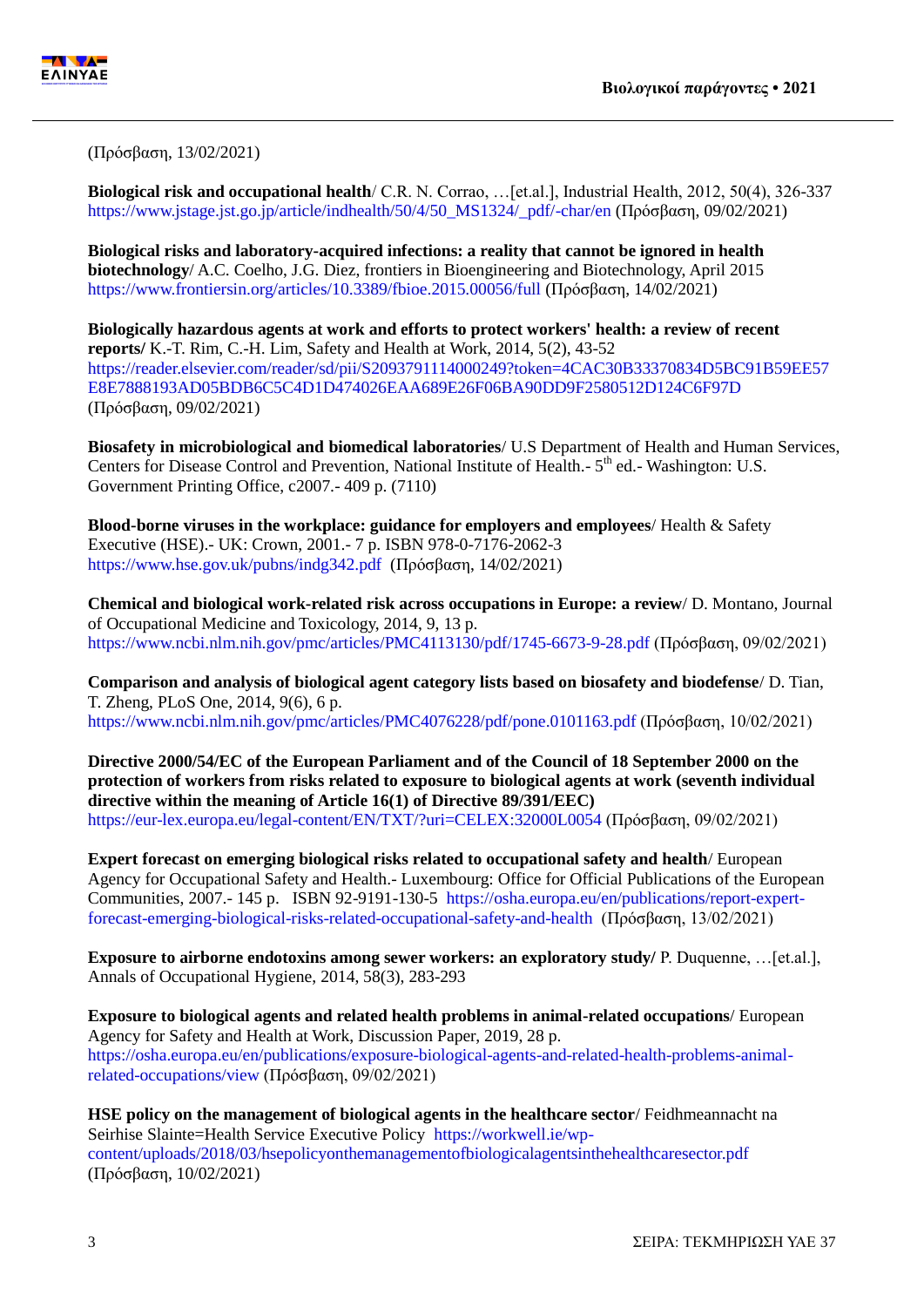

**Identification and characteristics of biological agents in work environment of medical emergency services in selected ambulances**/ A. Bielawska-Drozd, …[et.al.], International Journal of Occupational Medicine and Environmental Health, 2017, 30(4), 617-627

**The influence of the workplace-related biological agents on the immune systems of emergency medical personnel**/ A. Brewczynska, …[et.al.], Central European Journal of Immunology, 2015, 40(2), 243-248 <https://www.ncbi.nlm.nih.gov/pmc/articles/PMC4637399/pdf/CEJI-40-25461.pdf> (Πρόσβαση, 09/02/2021)

**National hazard exposure worker surveillance – exposure to biological hazards and the provision of controls against biological hazards in Australian workplaces**/ Safe Work Australia, 2011, 33 p. [https://www.safeworkaustralia.gov.au/system/files/documents/1702/nhews\\_biologicalmaterials.pdf](https://www.safeworkaustralia.gov.au/system/files/documents/1702/nhews_biologicalmaterials.pdf) (Πρόσβαση, 14/02/2021)

**Novel coronavirus classified in biological agents directive to better protect health and safety of workers**/ European Commission, 2020 ISBN 978-92-76-19412-5 [https://op.europa.eu/en/publication-detail/-/publication/a6ba8b03-aabf-11ea-bb7a-01aa75ed71a1/language](https://op.europa.eu/en/publication-detail/-/publication/a6ba8b03-aabf-11ea-bb7a-01aa75ed71a1/language-en/format-PDF/source-138184699)[en/format-PDF/source-138184699](https://op.europa.eu/en/publication-detail/-/publication/a6ba8b03-aabf-11ea-bb7a-01aa75ed71a1/language-en/format-PDF/source-138184699) (Πρόσβαση, 09/02/2021)

**Occupational exposure to biological agents**/ J. Santos, …[et.al.], International Conference on Applied Human Factos & Ergonomics (AHFE 2020) (Conference paper) [https://link.springer.com/chapter/10.1007/978-3-030-50946-0\\_9](https://link.springer.com/chapter/10.1007/978-3-030-50946-0_9) (Πρόσβαση, 13/02/2021)

**Occupational exposure to biological agents/** P.M. Arezes, R.L. Boring, Advances in Safety Management and Human Performance, 2020, 1204, 61-67 [https://www.ncbi.nlm.nih.gov/pmc/articles/PMC7324804/pdf/978-3-030-50946-0\\_Chapter\\_9.pdf](https://www.ncbi.nlm.nih.gov/pmc/articles/PMC7324804/pdf/978-3-030-50946-0_Chapter_9.pdf)  (Πρόσβαση, 10/02/2021)

**Occupational health and safety in the care and use of research animals**/ Committee on Occupational Safety and Health in Research Animal Facilities, ...[et.al.].- Washington, DC: National Academy Press, c1997.- xii, 154 p. ISBN: 0-309-05299-8 (5282)

**A review of human carcinogens. Part B: Biological agents**/ IARC Working Group on the Carcinogenic Risks to Humans.- Lyon, France: IARC, 2012.- 499 p.- (IARC monographs on the evaluation on carcinogenic risks to human; v.100 B) (ΙSBN 978-92-832-1319-2 [https://monographs.iarc.who.int/wp](https://monographs.iarc.who.int/wp-content/uploads/2018/06/mono100B.pdf)[content/uploads/2018/06/mono100B.pdf](https://monographs.iarc.who.int/wp-content/uploads/2018/06/mono100B.pdf) (Πρόσβαση, 09/02/2021)

**Risk assessment for biological agents/** European Agency for Safety and Health at Work, E-Facts; 53, 2010, 14 p.<https://osha.europa.eu/en/publications/e-fact-53-risk-assessment-biological-agents/view> (Πρόσβαση, 09/02/2021)

**Risk of professional accidental exposure to biological agents in health care workers: a retrospective analysis carried out in a southern Italian tertiary hospital/** V. Bianco, …[et.al.], Le Infezioni in Medicina, 2019, 27(1), 40-45 [https://www.infezmed.it/media/journal/Vol\\_27\\_1\\_2019\\_6.pdf](https://www.infezmed.it/media/journal/Vol_27_1_2019_6.pdf) (Πρόσβαση, 09/02/2021)

**Safety considerations for working with animal models involving human health hazards**/ C.B. Carpenter, Animal Models and Experimental Medicine, 2018, 1(2), 91-99 <https://www.ncbi.nlm.nih.gov/pmc/articles/PMC6388071/pdf/AME2-1-91.pdf> (Πρόσβαση, 10/02/2021)

**Workplace biological risk assessment: review of existing and description of a comprehensive approach**/ S, Burzoni, …[et.al], Atmosphere, 2020, 11(7), 24 p. <https://www.mdpi.com/2073-4433/11/7/741/htm>(Πρόσβαση, 13/02/2021)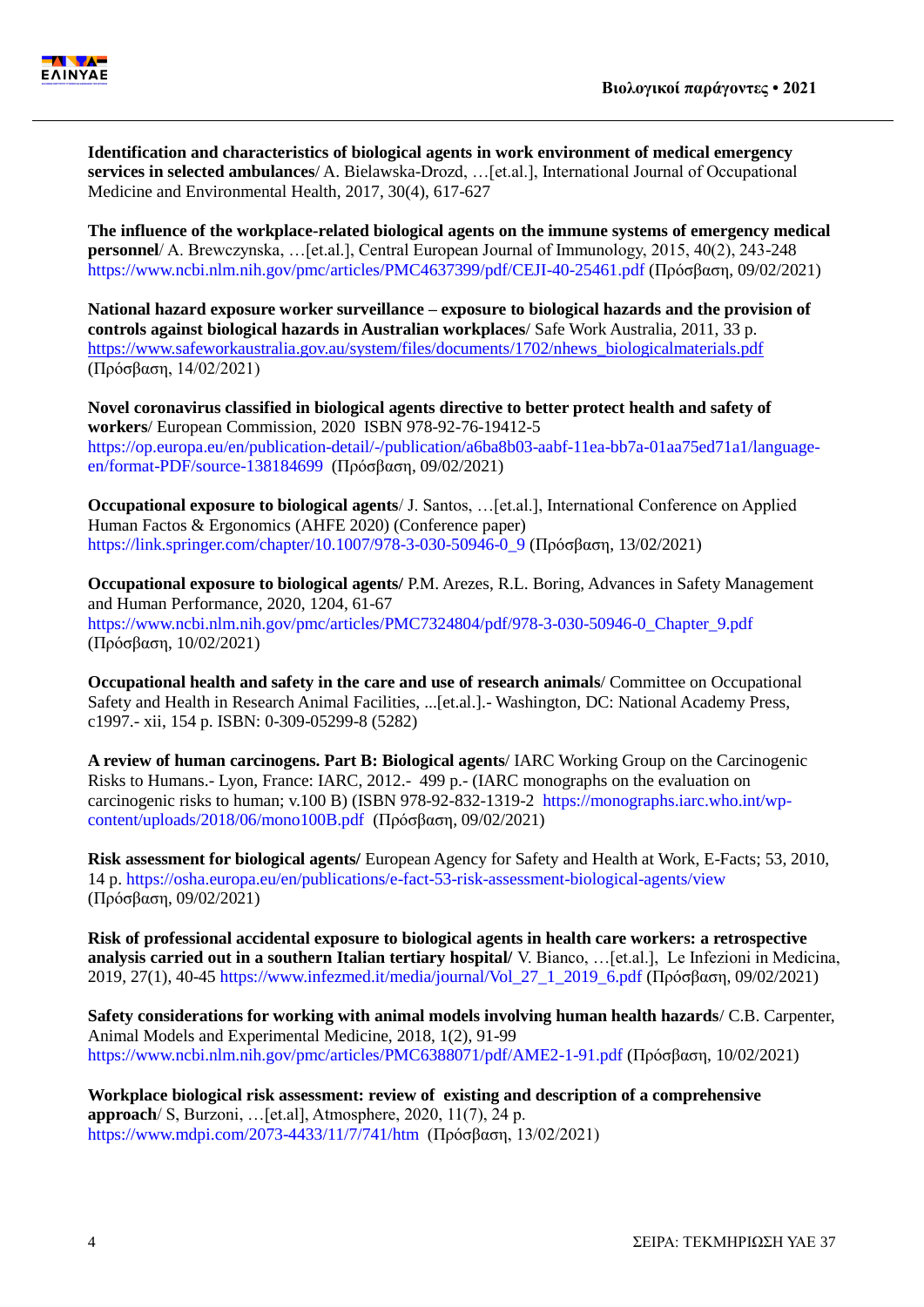**Αναδυόμενοι βιολογικοί κίνδυνοι**;/ L. L. Loren; Ε. Καταγή (μετ.),Υγιεινή & Ασφάλεια της Εργασίας, 2014, (60), 16-18, 23-24 [https://www.elinyae.gr/sites/default/files/2019-](https://www.elinyae.gr/sites/default/files/2019-07/teuxos%2060.1435148451515.pdf#page=16) [07/teuxos%2060.1435148451515.pdf#page=16](https://www.elinyae.gr/sites/default/files/2019-07/teuxos%2060.1435148451515.pdf#page=16) (Πρόσβαση, 12/02/2021)

**Ανακοίνωση της Επιτροπής Κατευθυντήριες γραμμές σχετικά με την εκτίμηση των χημικών, φυσικών και βιολογικών παραγόντων και των μεθόδων παραγωγής που θεωρείται ότι περικλείουν κίνδυνο για την ασφάλεια ή την υγεία των εγκύων, λεχώνων ή γαλουχουσών εργαζομένων (οδηγία 92/85/ΕΟΚ του Συμβουλίου)** <https://eur-lex.europa.eu/legal-content/EL/ALL/?uri=CELEX:52000DC0466> (Πρόσβαση, 09/02/2021)

**Αντιμετώπιση των βιολογικών κινδύνων στα διαγνωστικά και ερευνητικά εργαστήρια που ασχολούνται με τον HIV: οδηγίες**/ WHO, Εθνικό Κέντρο Αναφοράς AIDS .- Αθήνα : Βήτα, 1991.- vi, 34 σ. ISBN: 960-7308-18-2 (3379)

**Βασικά μέτρα προστασίας του υγειονομικού προσωπικού στο ακτινολογικό εργαστήριο απο αιματογενώς μεταδιδόμενα νοσήματα** / Ν.Βουγιουκλής Ειδική συλλογή άρθρων (435)

**Βιοασφάλεια – οι γενικές αρχές και η διαχείριση βιολογικών κινδύνων**/ Δ. Βούρτσης, Security Manager, 2020, (89) [https://www.securitymanager.gr/vioasfaleia-oi-genikes-arches-kai-i-diacheirisi-viologikon](https://www.securitymanager.gr/vioasfaleia-oi-genikes-arches-kai-i-diacheirisi-viologikon-kindynon/)[kindynon/](https://www.securitymanager.gr/vioasfaleia-oi-genikes-arches-kai-i-diacheirisi-viologikon-kindynon/) (Πρόσβαση, 13/02/2021)

**Βιολογικοί παράγοντες**/ Ευρωπαϊκός Οργανισμός για την Ασφάλεια και την Υγεία στην Εργασία, Facts; 41, 2 p.<https://osha.europa.eu/en/publications/factsheet-41-biological-agents/view> (Πρόσβαση, 09/02/2021)

**Βιολογικοί παράγοντες**/ ΕΛΙΝΥΑΕ, …[κ.ά.] [http://www.mlsi.gov.cy/mlsi/dli/dliup.nsf/D4F6D611A08F6287C2257EC2001E205C/\\$file/biologikoi.pdf](http://www.mlsi.gov.cy/mlsi/dli/dliup.nsf/D4F6D611A08F6287C2257EC2001E205C/$file/biologikoi.pdf) (Πρόσβαση, 10/02/2021)

**Βιολογικοί παράγοντες και σχετικές ασθένειες που συνδέονται με την εργασία σε επαγγέλματα που συνεπάγονται ταξίδια και επαφή με ταξιδιώτες**/ Ευρωπαϊκός Οργανισμός για την Ασφάλεια και την Υγεία στην Εργασία, 2019, 16 σ. [https://osha.europa.eu/en/publications/biological-agents-and-associated-work](https://osha.europa.eu/en/publications/biological-agents-and-associated-work-related-diseases-occupations-involve-travelling/view)[related-diseases-occupations-involve-travelling/view](https://osha.europa.eu/en/publications/biological-agents-and-associated-work-related-diseases-occupations-involve-travelling/view) (Πρόσβαση, 09/02/2021)

**Βιολογικοί παράγοντες στο χώρο εργασίας**/ Α. Αθανασίου <https://slideplayer.gr/slide/2438029/>(Πρόσβαση, 10/02/2021)

**Βιολογικοί παράγοντες στους χώρους εργασίας**/ Θ. Τζίνας, 7 σ. (Περίληψη εισήγησης σε σεµινάριο τεχνικών ασφαλείας του ΕΛΙΝΥΑΕ)

[http://portal.tee.gr/portal/page/portal/teetkm/DRASTHRIOTHTES/SEMINARIA/PALAIOTERA\\_SEMINA](http://portal.tee.gr/portal/page/portal/teetkm/DRASTHRIOTHTES/SEMINARIA/PALAIOTERA_SEMINARIA/KYKLOS%20SEMINARION%20MIKRIS%20DIARKIAS/SHMEIWSEIS/YGEIA%20KAI%20ASFALEIA%20STH%20BIOMHXANIA/10%C2%C9%CF%CB%CF%C3%C9%CA%CF%C9%20%20%D0%C1%D1%C1%C3%CF%CD%D4%C5%D3.pdf) [RIA/KYKLOS%20SEMINARION%20MIKRIS%20DIARKIAS/SHMEIWSEIS/YGEIA%20KAI%20ASF](http://portal.tee.gr/portal/page/portal/teetkm/DRASTHRIOTHTES/SEMINARIA/PALAIOTERA_SEMINARIA/KYKLOS%20SEMINARION%20MIKRIS%20DIARKIAS/SHMEIWSEIS/YGEIA%20KAI%20ASFALEIA%20STH%20BIOMHXANIA/10%C2%C9%CF%CB%CF%C3%C9%CA%CF%C9%20%20%D0%C1%D1%C1%C3%CF%CD%D4%C5%D3.pdf) [ALEIA%20STH%20BIOMHXANIA/10%C2%C9%CF%CB%CF%C3%C9%CA%CF%C9%20%20%D0%](http://portal.tee.gr/portal/page/portal/teetkm/DRASTHRIOTHTES/SEMINARIA/PALAIOTERA_SEMINARIA/KYKLOS%20SEMINARION%20MIKRIS%20DIARKIAS/SHMEIWSEIS/YGEIA%20KAI%20ASFALEIA%20STH%20BIOMHXANIA/10%C2%C9%CF%CB%CF%C3%C9%CA%CF%C9%20%20%D0%C1%D1%C1%C3%CF%CD%D4%C5%D3.pdf) [C1%D1%C1%C3%CF%CD%D4%C5%D3.pdf](http://portal.tee.gr/portal/page/portal/teetkm/DRASTHRIOTHTES/SEMINARIA/PALAIOTERA_SEMINARIA/KYKLOS%20SEMINARION%20MIKRIS%20DIARKIAS/SHMEIWSEIS/YGEIA%20KAI%20ASFALEIA%20STH%20BIOMHXANIA/10%C2%C9%CF%CB%CF%C3%C9%CA%CF%C9%20%20%D0%C1%D1%C1%C3%CF%CD%D4%C5%D3.pdf) (Πρόσβαση, 10/02/2021)

**Ο βιολογικός κίνδυνος στο νοσοκομειακό περιβάλλον**/ Β. Δρακόπουλος.- Αθήνα: ΕΛΙΝΥΑΕ, 2007.- 32 σ. ISBN 978-960-7678-65-2 [https://elinyae.gr/sites/default/files/2019-07/BIOLOGIKOS\\_KINDYNOS.1182250264380.pdf](https://elinyae.gr/sites/default/files/2019-07/BIOLOGIKOS_KINDYNOS.1182250264380.pdf) (Πρόσβαση, 11/02/2021)

**Η γρίπη των πτηνών και η υγεία των εργαζομένων/** Σ. Δρίβας, 2006 <https://elinyae.gr/sites/default/files/2019-07/InfluenzaAviaria4%20internet.1137510500059.pdf> (Πρόσβαση, 11/02/2021)

**Έκθεση πρόβλεψης εμπειρογνωμόνων σχετικά με τους αναδυόμενους βιολογικούς κινδύνους που σχετίζονται με την επαγγελματική ασφάλεια και υγεία (ΕΑΥ)**/ Ευρωπαϊκός Οργανισμός για την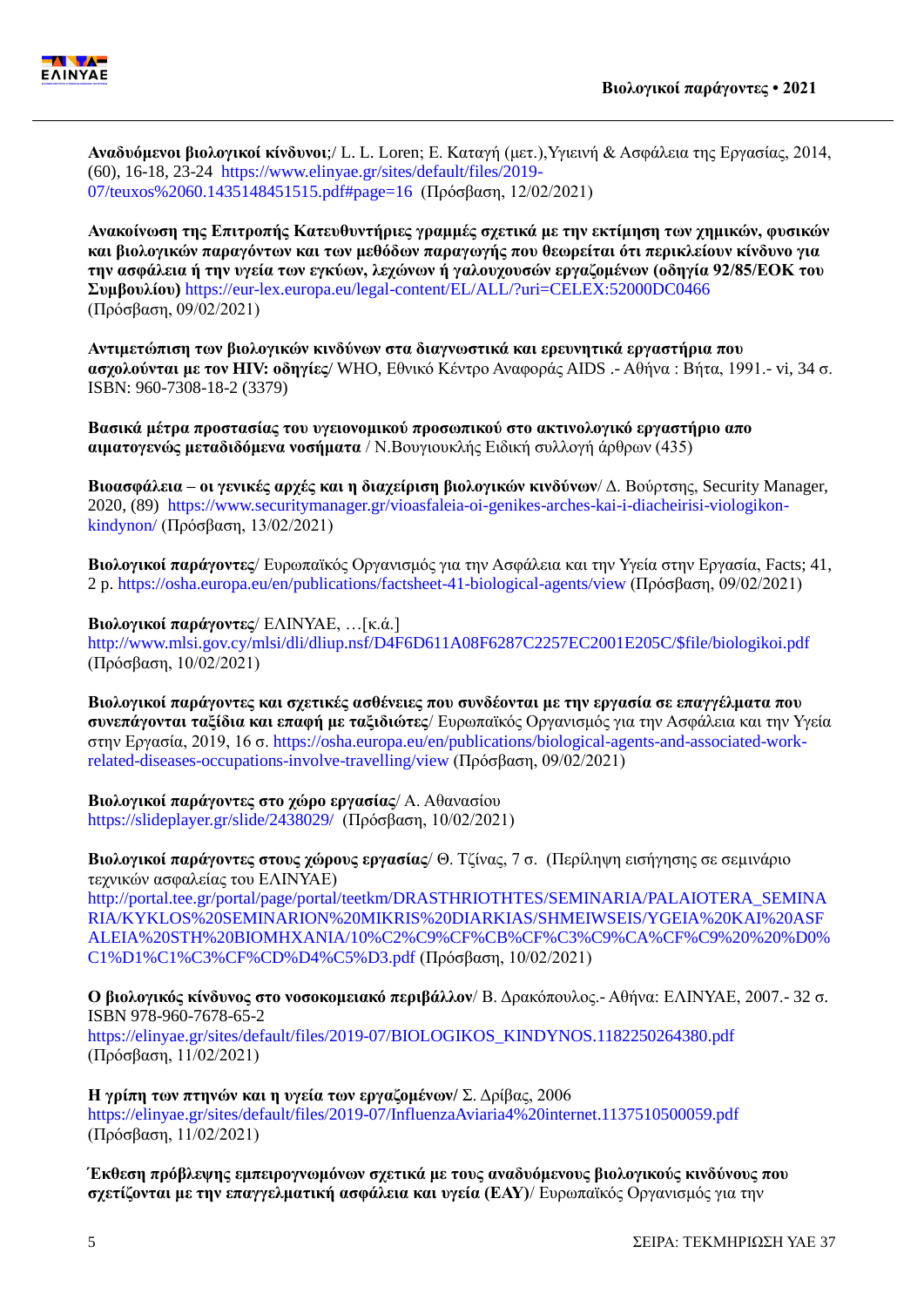

Ασφάλεια και την Υγεία στην Εργασία, Facts; 68, 2007, 2σ. [https://osha.europa.eu/en/publications/factsheet-](https://osha.europa.eu/en/publications/factsheet-68-expert-forecast-emerging-biological-risks-related-occupational-safety-and/view)[68-expert-forecast-emerging-biological-risks-related-occupational-safety-and/view](https://osha.europa.eu/en/publications/factsheet-68-expert-forecast-emerging-biological-risks-related-occupational-safety-and/view) (Πρόσβαση, 09/02/2021)

**Έκθεση σε βιολογικούς παράγοντες και συναφείς επιπτώσεις στην υγεία στους τομείς της διαχείρισης αποβλήτων και της επεξεργασίας λυμάτων/** Ευρωπαϊκός Οργανισμός για την Ασφάλεια και την Υγεία στην Εργασία, Έγγραφο συζήτησης, 2019, 14 σ.

[https://osha.europa.eu/en/publications/exposure-biological-agents-and-related-health-effects-waste](https://osha.europa.eu/en/publications/exposure-biological-agents-and-related-health-effects-waste-management-and-wastewater/view)[management-and-wastewater/view](https://osha.europa.eu/en/publications/exposure-biological-agents-and-related-health-effects-waste-management-and-wastewater/view)

**Έκθεση σε βιολογικούς παράγοντες και συναφή προβλήματα υγείας για τους εργαζόμενους στον κλάδο της υγείας/** Ευρωπαϊκός Οργανισμός για την Ασφάλεια και την Υγεία στην Εργασία, Έγγραφο συζήτησης,  $2019, 22$  σ.

[https://osha.europa.eu/en/publications/exposure-biological-agents-and-related-health-problems-healthcare](https://osha.europa.eu/en/publications/exposure-biological-agents-and-related-health-problems-healthcare-workers/view)[workers/view](https://osha.europa.eu/en/publications/exposure-biological-agents-and-related-health-problems-healthcare-workers/view) (Πρόσβαση, 09/02/2021)

**Έκθεση σε βιολογικούς παράγοντες και συναφή προβλήματα υγείας στις αροτραίες καλλιέργειες/**  Ευρωπαϊκός Οργανισμός για την Ασφάλεια και την Υγεία στην Εργασία, Έγγραφο συζήτησης, 2019, 14 σ. [https://osha.europa.eu/en/publications/exposure-biological-agents-and-related-health-problems-arable](https://osha.europa.eu/en/publications/exposure-biological-agents-and-related-health-problems-arable-farming/view)[farming/view](https://osha.europa.eu/en/publications/exposure-biological-agents-and-related-health-problems-arable-farming/view) (Πρόσβαση, 09/02/2021)

**Η έκθεση στους βιολογικούς παράγοντες εργασίας είναι πιο επίκαιρη από ποτέ**/ Σ. Κωνσταντοπούλου, Υγιεινή & Ασφάλεια της Εργασίας, 2020 (81), σ. 37-48 <https://www.elinyae.gr/sites/default/files/2020-12/Vol81.pdf#page=19>(Πρόσβαση, 11/02/2021)

**Ελληνική και διεθνής εμπειρία εργατικών ατυχημάτων και επαγγελματικών ασθενειών των εργαζομένων στα νοσοκομεία: oδηγός για την εκτίμηση και πρόληψη του επαγγελματικού κινδύνου/** Ε. Αλεξόπουλος.- Αθήνα: ΕΛΙΝΥΑΕ, c2007.- 96 σ. ISBN 978-960-7678-77-5 <https://www.elinyae.gr/sites/default/files/2019-07/Ellhnik%20Diethn%20Empeiria%205.1191576532627.pdf> (Πρόσβαση, 11/02/2021)

**Επαγγελματική έκθεση των επαγγελματιών υγείας σε αιματογενώς μεταδιδόμενους λοιμογόνους παράγοντες**/ Λ. Πιτσιόρλα.- Λάρισα: Πανεπιστήμιο Θεσσαλίας. Σχολή Επιστημών Υγείας. Τμήμα Ιατρικής. ΠΜΣ Πρωτοβάθμια Φροντίδα Υγείας, 2016.- 47 σ. (Διπλωματική εργασία) <https://core.ac.uk/download/pdf/153486042.pdf>(Πρόσβαση, 12/02/2021)

**Εργαζόμενοι σε μικροβιολογικό εργαστήριο: πρόσωπο με πρόσωπο με τις λοιμώξεις /** Β. Σιάρκου, Β. Κυριαζοπούλου-Δαλαϊνά, Υγιεινή & Ασφάλεια της Εργασίας, 2003, (15), 21-26 <https://www.elinyae.gr/sites/default/files/2019-07/Vol15.1109922493688.pdf#page=23> (Πρόσβαση, 11/02/2021)

**Κατάργηση και υποκατάσταση επικίνδυνων ουσιών**/ Ευρωπαϊκός Οργανισμός για την Ασφάλεια και την Υγεία στην Εργασία, Facts; 34, 2σ. [https://osha.europa.eu/en/publications/factsheet-34-elimination-and](https://osha.europa.eu/en/publications/factsheet-34-elimination-and-substitution-dangerous-substances/view)[substitution-dangerous-substances/view](https://osha.europa.eu/en/publications/factsheet-34-elimination-and-substitution-dangerous-substances/view) (Πρόσβαση, 09/02/2021)

**Κίνδυνοι για την υγεία των εργαζομένων από μικροοργανισμούς στη βιομηχανία των τροφίμων** / Ε. Μουρελάτου, Υγιεινή & Ασφάλεια της Εργασίας, 2003, (16), 12-14, 19 <https://www.elinyae.gr/sites/default/files/2019-07/Vol16.1109922545072.pdf#page=14> (Πρόσβαση, 12/02/2021)

**Η νόσος των λεγεωναρίων**/ Σ. Δρίβας, Σ. Κωνσταντοπούλου.- Αθήνα : ΕΛΙΝΥΑΕ, 2007.- 3 σ. (φυλλάδιο) <https://elinyae.gr/sites/default/files/2019-07/NOSOS%20LEGEONARION.1175505082531.pdf> (Πρόσβαση, 11/02/2021)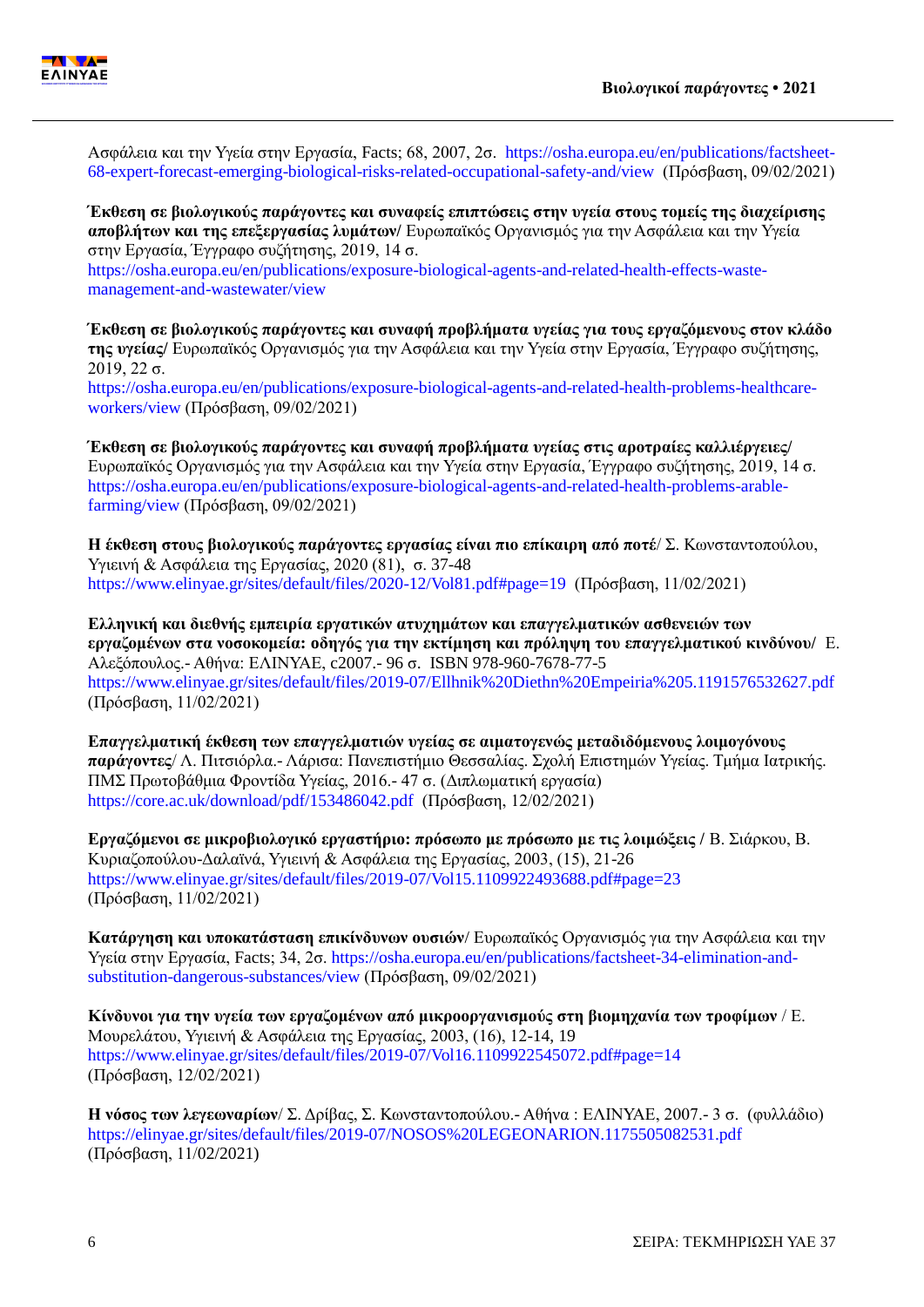

**Πηγές ερεθισμού (υπερευαισθησίας) του αναπνευστικού συστήματος/** Ευρωπαϊκός Οργανισμός για την Ασφάλεια και την Υγεία στην Εργασία, Facts; 39, 2 σ. [https://osha.europa.eu/en/publications/factsheet-39](https://osha.europa.eu/en/publications/factsheet-39-respiratory-sensitisers/view) [respiratory-sensitisers/view](https://osha.europa.eu/en/publications/factsheet-39-respiratory-sensitisers/view) (Πρόσβαση, 09/02/2021)

**Ποσότητες παραγόμενων μολυσματικών αποβλήτων από τρία μεγάλα νοσοκομεία της Αττικής** / Ν. Ξενάκης, Σ. Στασινός, Υγιεινή & Ασφάλεια της Εργασίας, 2007, (31), 22-27 [https://www.elinyae.gr/sites/default/files/2019-](https://www.elinyae.gr/sites/default/files/2019-07/ELINYAE%20TEYXOS%2031%207.1192015064562.pdf#page=24) [07/ELINYAE%20TEYXOS%2031%207.1192015064562.pdf#page=24](https://www.elinyae.gr/sites/default/files/2019-07/ELINYAE%20TEYXOS%2031%207.1192015064562.pdf#page=24) (Πρόσβαση, 12/02/2021)

**Προστασία των εργαζομένων από κινδύνους που διατρέχουν λόγω της έκθεσής τους σε βιολογικούς παράγοντες κατά την εργασία σε συμμόρφωση με την οδηγία 2000/54/ΕΚ του Ευρωπαϊκού Κοινοβουλίου και του Συμβουλίου, όπως έχει τροποποιηθεί με τις οδηγίες 2019/1833/ΕΕ και 2020/739/ΕΕ της Επιτροπής (Ε.Ε. L 262/17.10.2000, L 279/31.10.2019 και L 175/04.06.2020)** [https://elinyae.gr/sites/default/files/2020-12/244a\\_2020\\_0.pdf](https://elinyae.gr/sites/default/files/2020-12/244a_2020_0.pdf) (Πρόσβαση, 10/02/2021)

**Υγεία και ασφάλεια στους χώρους των νοσοκομείων**/ Β. Δρακόπουλος, …[κ.ά.].- Αθήνα : ΕΛΙΝΥΑΕ, c2007.- 168 σ. ISBN 978-960-7678-78-2 [https://elinyae.gr/sites/default/files/2019-](https://elinyae.gr/sites/default/files/2019-07/YAE%20nosokomeia.qxt%205.1191574690408.pdf) [07/YAE%20nosokomeia.qxt%205.1191574690408.pdf](https://elinyae.gr/sites/default/files/2019-07/YAE%20nosokomeia.qxt%205.1191574690408.pdf) (Πρόσβαση, 08/02/2021)

**Υγιεινή και ασφάλεια των εργαζομένων σε διαγνωστικά-ερευνητικά μικροβιολογικά εργαστήρια**  (μέρος Α ́)/ Δ. Τούκας, Μ. Λογοθετίδη, Υγιεινή & Ασφάλεια της Εργασίας, 2007, (32), 16, 25-27 <https://www.elinyae.gr/sites/default/files/2019-07/ELINYAE%20TEYXOS33.1204631061147.pdf#page=11> (Πρόσβαση, 12/02/2021)

**Υγιεινή και ασφάλεια των εργαζομένων σε διαγνωστικά – ερευνητικά μικροβιολογικά εργαστήρια** (μέρος  $\beta$ ) / Δ. Τούκας, Μ. Λογοθετίδη, Υγιεινή & Ασφάλεια της Εργασίας, 2008, (33), 9-13 <https://www.elinyae.gr/sites/default/files/2019-07/ELINYAE%20TEYXOS33.1204631061147.pdf#page=11> (Πρόσβαση, 12/02/2021)

**Φυσικοί, βιολογικοί χημικοί και μηχανικοί παράγοντες που προκαλούν δερματικές επαγγελματικές ασθένειες στην Ελλάδα, αναλόγως της φύσεως και θέσεως εργασίας**/Ε.Α. Ζορμπά.- Αλεξανδρούπολη: ΔΠΘ. Τμήμα Ιατρικής. Εργαστήριο Υγιεινής και Προστασίας Περιβάλλοντος, 2016.- 126 σ.

#### **ΧΡΗΣΙΜΕΣ ΔΙΑΣΥΝΔΕΣΕΙΣ** (Πρόσβαση, 14/02/2021)

**EU-OSHA**

Workshop on the prevention of work-related diseases due to biological agents exposure at work

[https://osha.europa.eu/en/tools-and-resources/seminars/workshop-prevention-work-related](https://osha.europa.eu/en/tools-and-resources/seminars/workshop-prevention-work-related-diseases-due-biological-agents)[diseases-due-biological-agents](https://osha.europa.eu/en/tools-and-resources/seminars/workshop-prevention-work-related-diseases-due-biological-agents)

Occupational risks from biological agents: Facing up the challenges (seminar) [https://osha.europa.eu/en/tools-and-resources/seminars/occupational-risks-biological-agents](https://osha.europa.eu/en/tools-and-resources/seminars/occupational-risks-biological-agents-facing-challenges)[facing-challenges](https://osha.europa.eu/en/tools-and-resources/seminars/occupational-risks-biological-agents-facing-challenges)

#### **Heath and Safety Authority (HAS)**

What are biological agents [https://www.hsa.ie/eng/Topics/Biological\\_Agents/Biological\\_Agents\\_Introduction/What\\_are](https://www.hsa.ie/eng/Topics/Biological_Agents/Biological_Agents_Introduction/What_are_Biological_Agents_/) [\\_Biological\\_Agents\\_/](https://www.hsa.ie/eng/Topics/Biological_Agents/Biological_Agents_Introduction/What_are_Biological_Agents_/)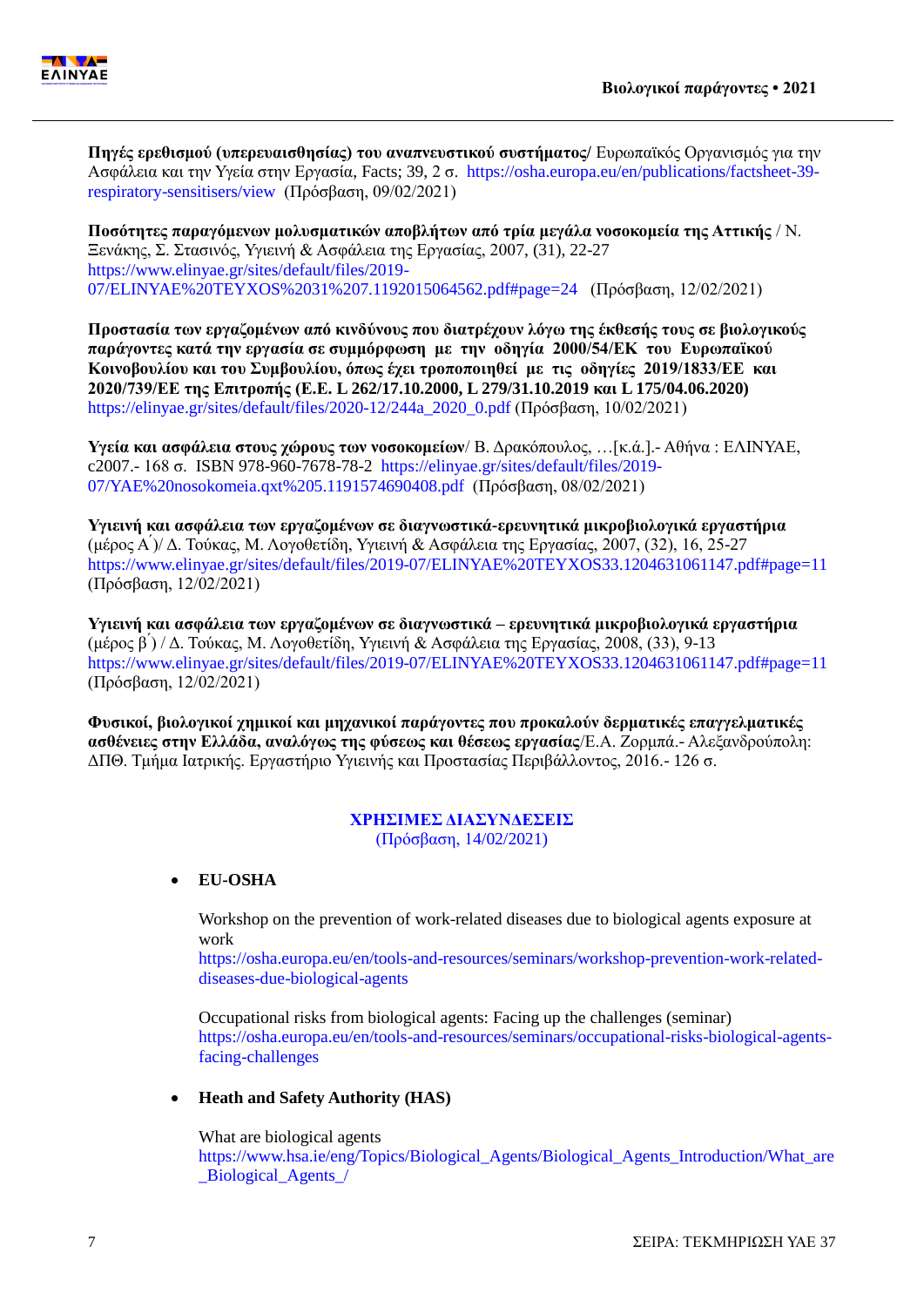



#### **NAPO (films)**

[Napo in... dust at work](https://www.napofilm.net/en/napos-films/napo-dust-work)  <https://www.napofilm.net/en/napos-films/napo-dust-work>

[Napo in... danger: chemicals!](Napo%20in...%20danger:%20chemicals!%20 )  <https://www.napofilm.net/en/napos-films/napo-danger-chemicals>

[Napo in... protect your skin!](https://www.napofilm.net/en/napos-films/napo-protect-your-skin)  <https://www.napofilm.net/en/napos-films/napo-protect-your-skin>

[Napo in … lungs at](https://www.napofilm.net/en/napos-films/napo-lungs-work) work <https://www.napofilm.net/en/napos-films/napo-lungs-work>

#### **Health and Safety Executive (HSE)**

Biosafety - Resources <https://www.hse.gov.uk/biosafety/information.htm>

**INRS**

Baobab - BAse d'OBservation des Agents Biologique <https://www.inrs.fr/publications/bdd/baobab.html>

#### **Institut fur Arbeitsschutz der Deutschen Gesetzlichen Unfallversicherung (IFA)**

GESTIS Biological Agents Database Hazardous substance information system of the German Social Accident Insurance <https://www.dguv.de/ifa/gestis/gestis-biostoffdatenbank/index-2.jsp>

#### **Tyosuojelu.fi (Website of the Occupational Safety and Health Administration in Finland)**

Biological agents <https://www.tyosuojelu.fi/web/en/working-conditions/biological-agents>

#### **Federal Institute for Occupational Safety and Health (b a u a)**

Classification of biological agents in risk groups <https://www.baua.de/EN/Topics/Work-design/Biological-agents/Classification.html>

#### **International Labour Organization (ILO)**

Harmful Chemical and Biological agents/substances [https://www.ilo.org/global/topics/labour-administration-inspection/resources](https://www.ilo.org/global/topics/labour-administration-inspection/resources-library/publications/guide-for-labour-inspectors/harmful-chemical-and-biological-agents-substances/lang--en/index.htm)[library/publications/guide-for-labour-inspectors/harmful-chemical-and-biological-agents](https://www.ilo.org/global/topics/labour-administration-inspection/resources-library/publications/guide-for-labour-inspectors/harmful-chemical-and-biological-agents-substances/lang--en/index.htm)[substances/lang--en/index.htm](https://www.ilo.org/global/topics/labour-administration-inspection/resources-library/publications/guide-for-labour-inspectors/harmful-chemical-and-biological-agents-substances/lang--en/index.htm)

Biological hazards/ Encyclopaedia of Occupational Health & Safety <https://www.iloencyclopaedia.org/contents/part-vi-16255/biological-hazards>

#### **United States Department of Labor (OSHA)**

Biological agents